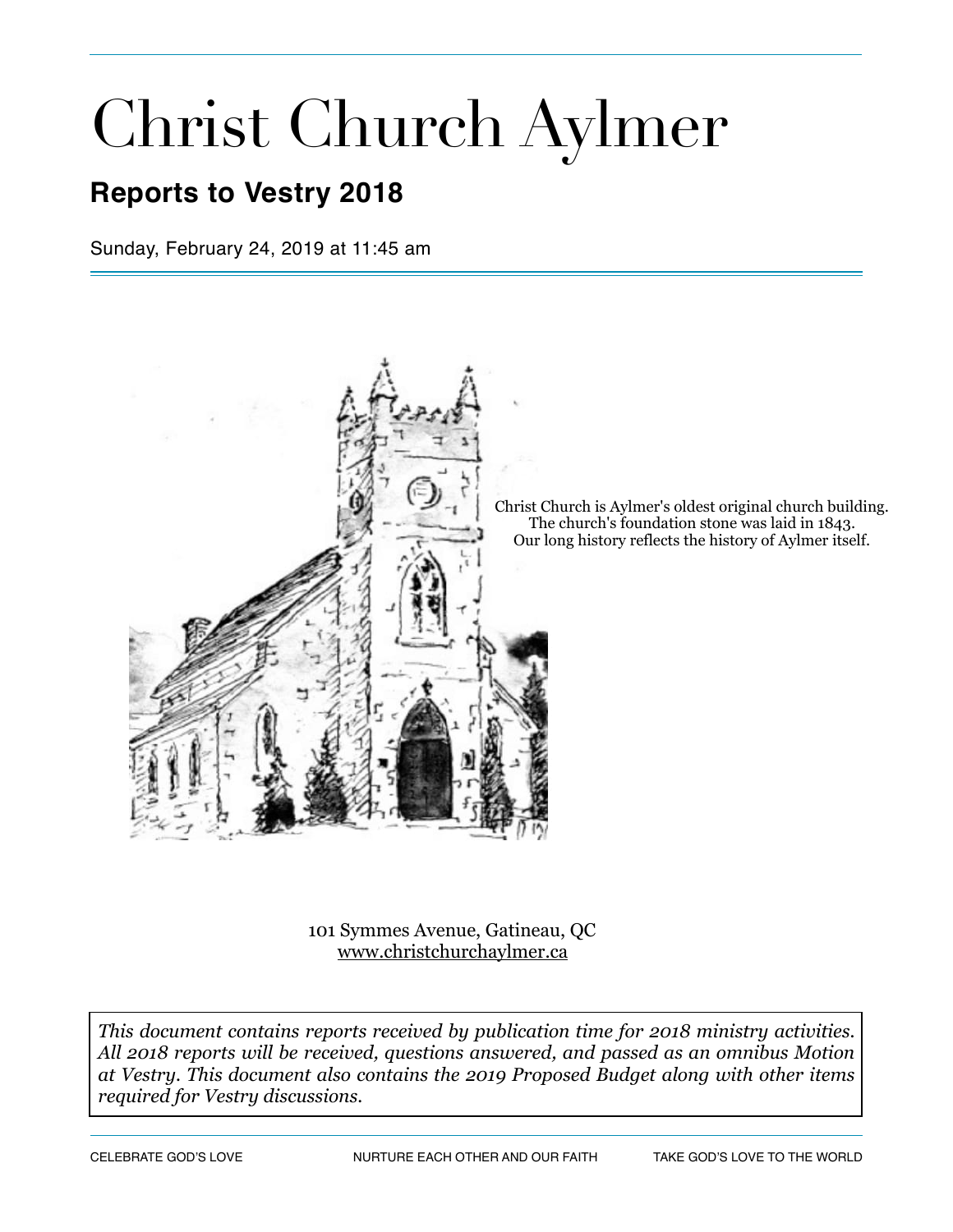## TABLE of CONTENTS

- A. Agenda *page 1*
- B. Vestry 2017 Minutes *pages 2-4*
- C. 2018 Reports
	- A. Wardens' Report *pages 5-6*
	- B. Music *page 6*
	- C. Altar Guild *page 6*
	- D. Lay Assistants and Readers *page 7*
	- E. Greeters *page 7*
	- F. Sunday School *page 7*
	- G. Coffee Hour *page 8*
	- H. Hospitality *page 8*
	- I. Property Management *page 8*
	- J. Horticulture *page 9*
	- K. Hall Rental *page 9*
	- L. Envelope Secretary *pages 9-10*
	- M. Joys and Sorrows *page 10*
	- N. Communications *page 11*
	- O. Website *pages 11-12*
	- P. Bake and Book Sale *page 12*
	- Q. Administration *pages 12-13*
	- R. Book Study *page 14*
	- S. Men's Discussion Group *page 14*
	- T. Forgiveness Workshop *page 14*
	- U. 2018 Synod Report *page 15*
	- V. Chapels and Cemeteries
		- A. St John's Cemetery, Quyon 2018 Financial Statement *page 16*
		- B. St Luke's Chapel, Eardley 2018 Financial Statement *pages 16-17*
		- C. St George's Chapel, Gatineau Report *page 17*
	- W. Christ Church Aylmer Financial Statements 2018
		- A. CCA 2018 Budget vs Actual *pages 18-19*
		- B. CCA 2018 Balance Sheet *pages 20-21*
		- C. CCA 2018 Profit and Loss  *pages 22-23*
- D. Draft 2019 Budget *pages 24- 26*
- E. Elections and Appointments *page 27*
- F. Motions *page 27*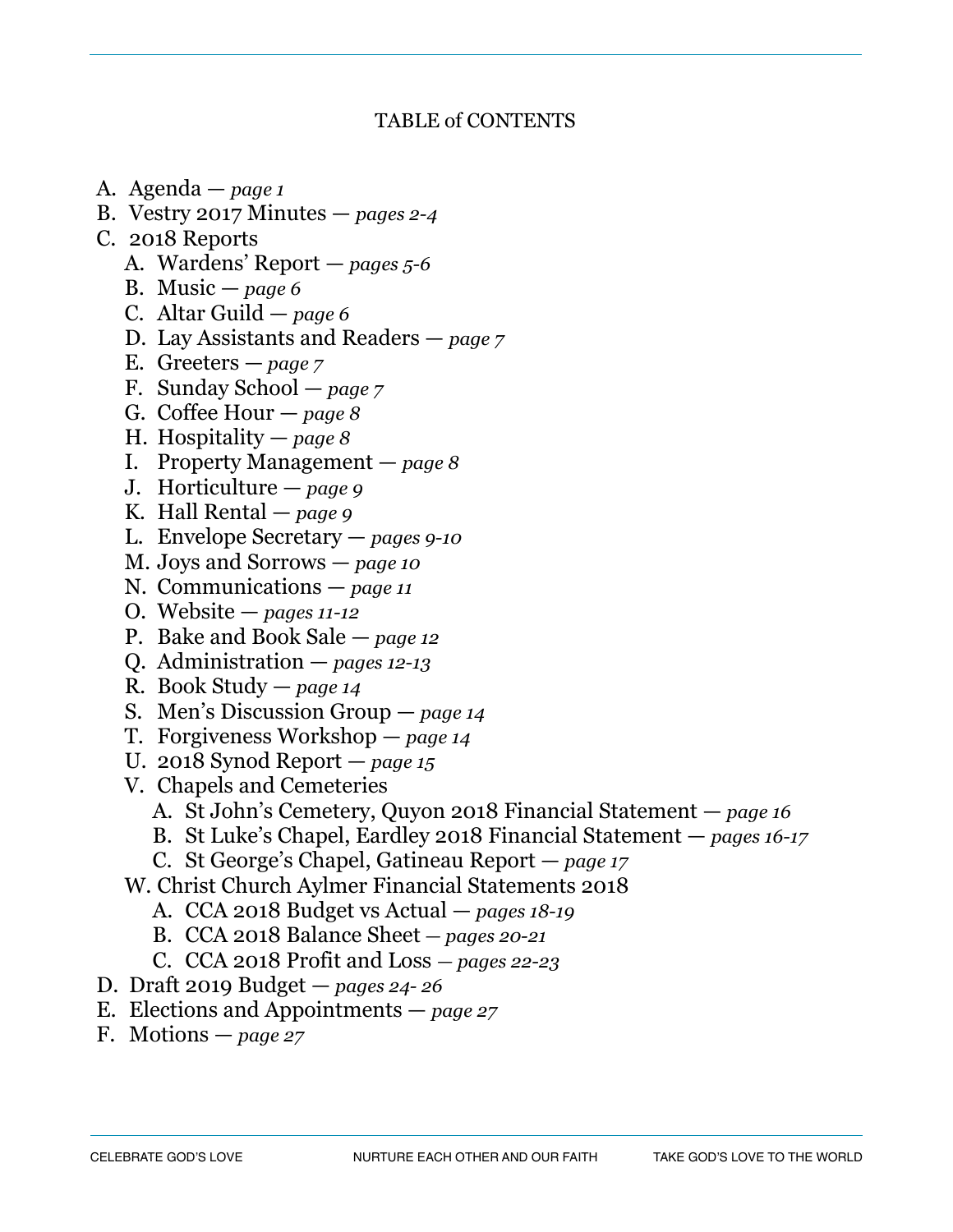# A. AGENDA

| Item                                                                | Time Frame                           |
|---------------------------------------------------------------------|--------------------------------------|
| 1. Opening Prayer                                                   | 11:45 am - 11:50 am                  |
| 2. Appointment of Vestry Clerk                                      | 11:50 am - 11:55 am                  |
| 3. Approval of Agenda                                               | 11:55 am - 12:00 pm                  |
| 4. 2017 Vestry Minutes<br>1. Receive<br>2. Motion                   | 12:00 pm - 12:05 pm                  |
| 5. Reception of 2018 Reports<br>1. Discussion<br>2. Omnibus Motion  | 12:05 pm - 12:15 pm                  |
| 6. Draft 2019 Budget<br>1. Presentation and Discussion<br>2. Motion | 12:15 pm - 12:30 pm                  |
| 7. Elections and Appointments for 2019                              | 12:30 pm - 12:40 pm                  |
| 8. Other Business<br>1. Other Motions                               | 12:40 pm - 12:55 pm                  |
| 9. Closing Prayer                                                   | $12:55 \text{ pm} - 1:00 \text{ pm}$ |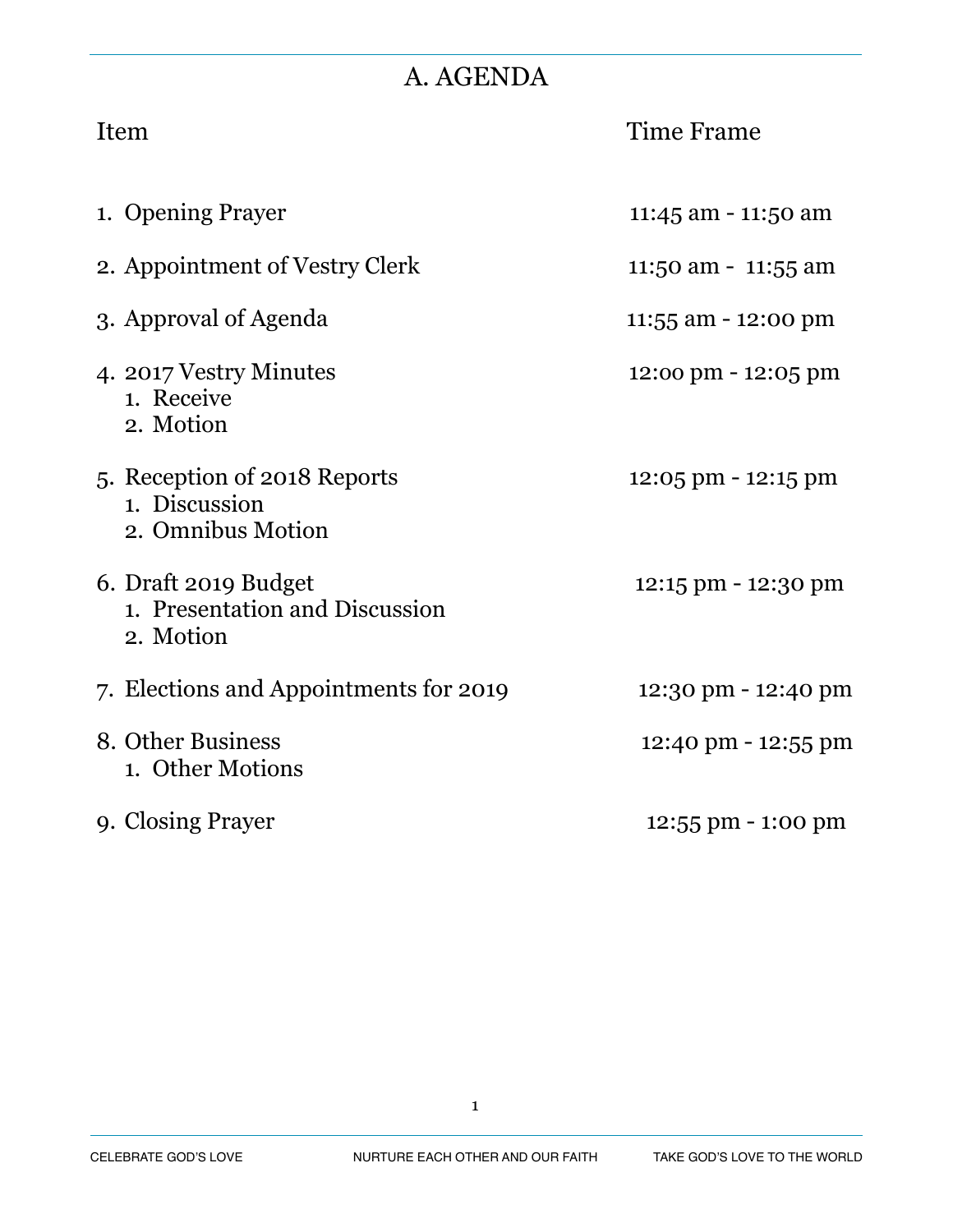# B. VESTRY 2017 MINUTES

## Christ Church Aylmer Draft minutes of the Annual General Meeting – Vestry Sunday, February 11, 2018 101 Symmes Street, Gatineau, Qc

#### Attendees: Reverend Eric Morin, Chair

Pierre Brisson, Melvin Garner, Kae McColl, Maureen Moloughney, Maizie Hanright, Mary Wilson, Margaret Alexander, Greta Poole, Lillian Durr, Brian Cameron Gay, Rhys Gay, David Irving, Patricia Rogers, David Hendrich, Eric Adam, Mark Guathier, Pat Gauthier, Brian Burge, Sandy Jones, Lee Dagenais, Stephen Picard, Heather Stronach, Bob Lefebvre, Marilyn Forsythe, Stephen Paape, Alison Murphy, Tracy Lampron, Brian Scott and Lyse Morin. (Annie, Monique's friends came in late present and did not sign the sheet)

- 1. **Welcome and Opening Prayer:** The meeting was opened with a prayer and the participants pledge sheet was circulate
- 2. **Appointment of Vestry Clerk:** Lyse Morin was appointed Vestry Clerk, moved by Mark Gauthier, seconded by Tracy Lampson, carried
- 3. **Approval of Agenda:** Agenda was approved without change. Moved by Brian Scott, seconded Mark Gauthier, carried
- 4. **Approval of the minutes of the Vestry of February 19, 2017**. Minutes were approved, moved by Tracy Lampron, seconded by Brian Scott, carried
	- a. A Motion was put forth by Tracy Lampron to circulate a draft of the minutes of the current vestry meeting within the next 40 days to enable members to provide their feedback and/or interim approval while their memories were fresh. Moved by Tracy Lampron, seconded by Brian Scott, carried
- 5. **Omnibus Motion and Approval of 2017 Reports** approved, moved by Mel Garner, seconded by Lee Dagenais, carried

Sidebar comments:

Maureen M. asked why the membership of the 2017 Corporation and Parish Council had not been voted upon by Vestry. Rev. Eric indicated this could be done this year. This was cross-referenced to item 7 i

Mary Wilson inquired about the budget relating to the Stained-Glass Project. Tracy Lampron explained the budget is as was planned however the cash-flow through is affected by the refund procedures from le Conseil du Patrimoine Religieux du Quebec. Lyse Morin added CCA was grateful Heritage Grade accepted instalments to help minimize the impact on CCA's cashflow.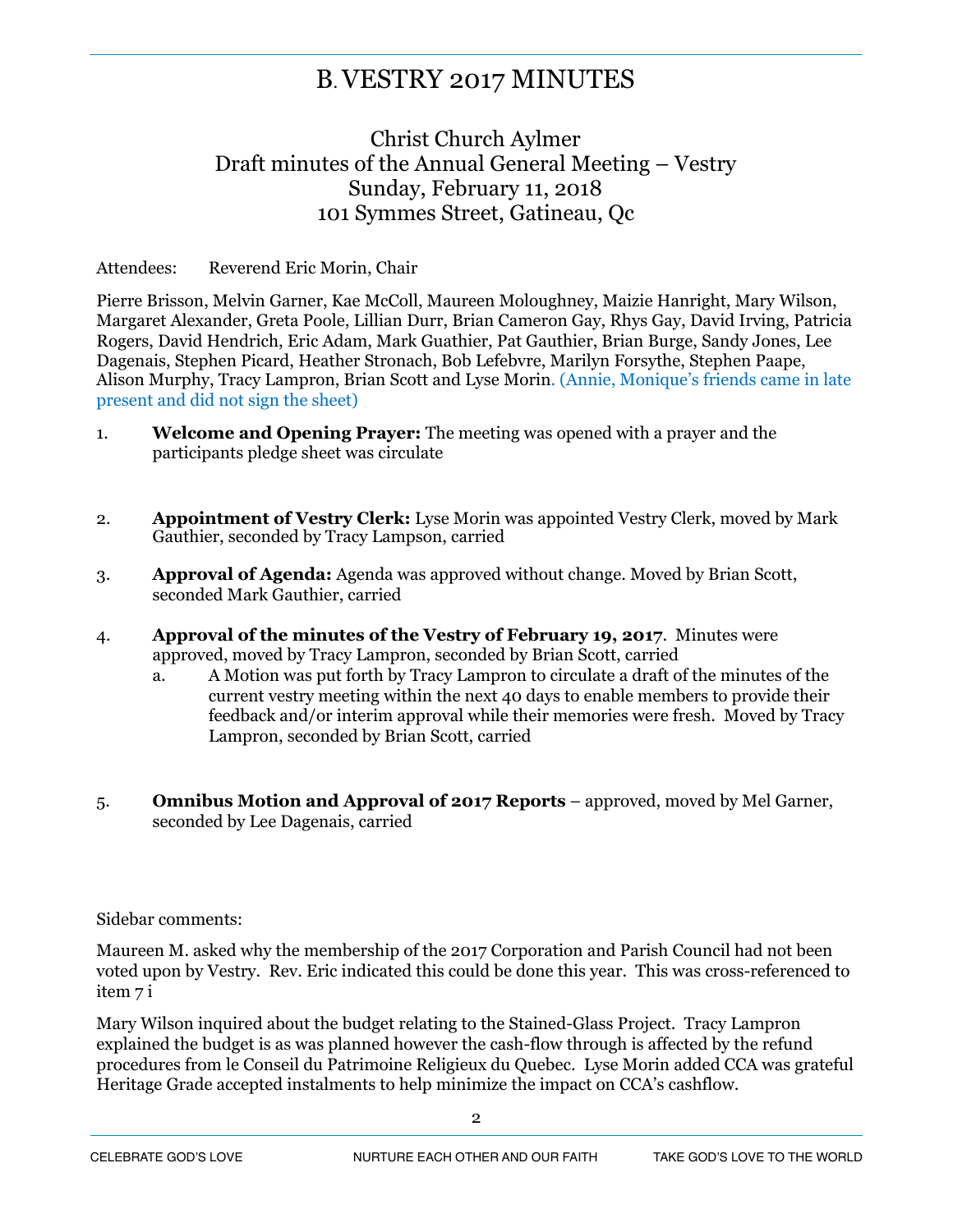Stephen Paape inquired about the gifts cards used by Rev. Eric to support the needy. This was crossreferenced to item 6. A

#### **1. Update on the 2017 Vestry Motions**

- a. **Gift Cards**. Rev. Eric only used 3 x \$50 cards. He would prefer to have preauthorized cards so as to avoid having to go Giant Tigers to obtain the card when needed. Motion was made to provide Rev Eric with pre-authorized cards. Moved by Mel Garner, seconded by Lee Dagenais, carried
- b. **Sunday Service Time**. Rev Eric had attempted to change the time to join coffee hour. However due to rental commitments it was not possible to do so last year. It was noted that with the relocation of Saint-Bernard de Clairvaux to St-Alban's in Ottawa, Rev. Eric is now available to join the parishioners for Coffee Hour so the change in Service time is no longer required.

#### **2. Moving into 2018**

- a. **Nominations from the floor for election of People's Warden**. There were 2 nominations, Maureen Moloughney and Brian Burge. Ballots were circulated
- b. **Appointment of Wardens**. Maureen Moloughney was appointed People's Warden. Maureen Moloughney made a motion to have Brian Burge appointed as Deputy People's Warden. Moved by Maureen Moloughney, seconded by Lee Dagenais, carried. Rev. Eric appointed Brian Scott was Rector's Warden.
- c. **Adoption of the Parish Operating Budget for 2018**. Many questions were raised for clarification which Tracy Lampron addressed satisfactorily. Operating Budget was approved as it, moved by Pat Gauthier, seconded by Bob Lefebvre, carried. The following additional details were added:
	- i. **Open donations** \$200 each to Scouts, L'autre chez soi, Le Gite and the Kenya Project.
		- 1. Following a discussion on the merit of providing cash to the Food Bank when CCA has debts, a motion was put forth by Tracy Lampron that CCA would first seek other fund-raising means to donate cash and if that target was not met, then CCA would use open cash donations to ensure at least \$200 would go to the Food Bank. Motion moved by Tracy Lampron, seconded by Bob Lefebvre, carried
		- 2. The pre-authorized gift cards will be funded from the unused \$500 from 2016
	- ii. **Grants:** Grant applications have been submitted which, if approved, will be presented to Vestry for approval with the exception of the grant request to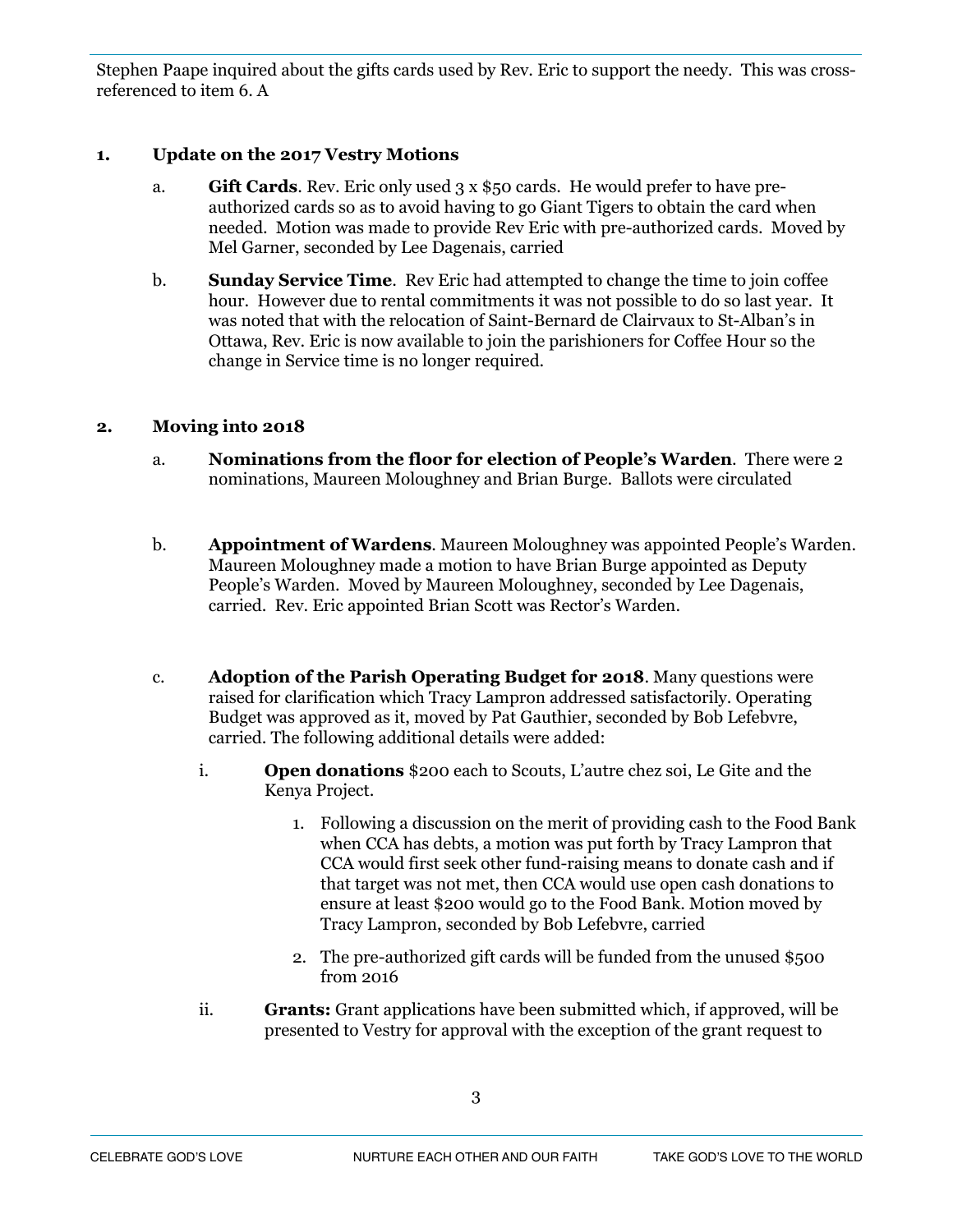- i. offset the Fair Share and eCOP payments associated with the departure of Saint-Bernard de Clairvaux.
- b. **Appointment of Auditors**: Bob Lefebvre and Marilyn Forsythe was appointed as auditors
- c. **Property Development Project**. Brian Scott provided an update on the progress to date and plan for 2018 (see annexed document). Many comments were received and a good discussion ensued.
- d. **Kids' Zone Update** Alison Murphy provided an update on the project and the proposed communication plan. All agreed to proceed. Alison will make a presentation to the congregation next Sunday.
- e. **Appointment of Lay Members of Synod:** Eric Adam and Brian Scott
- f. **Appointment and Election of Parish Members:** Stephen Picard, Mark Gauthier, Maureen Moloughney, Brian Burge, Brian Scott, Lee Dagenais. A motion was made to recognize these volunteers as Parish Council for 2018, moved by Kae McColl, seconded by Alison Murphy, carried.

#### g. **Appointment of all other officers and Leads:**

- i. **Stewardship Ministry** Brian Scott. (see annexed presentation) Brian confirmed continuing Ministry Leads and underlined the need for volunteers. Vestry Attendees were asked to use the sign-up sheets on the back wall to indicate their availability to help whether it be a few hours or as a lead. The sign-up sheets will be posted in the Church over the next 2 weeks to give everyone a chance to volunteer. The next step will be to map volunteers against the organization chart and the calendar of events and for PC to come to an agreement on which projects will be pursued and which will be dropped.
- ii. **Hospitality Ministry** Stephen Picard. Stephen noted 2017 was a great year in terms of events. His main goal is to communicate we are all responsible for hospitality and we are greeters. Stephen is hoping to develop a workshop to help everyone make a best first impression and to open awareness of God's work in all of us.

#### **2. Other Business**

- a. The date for Vestry 2019 will be set at the next PC meeting
- b. The Venerable Paul Blunt introduced himself.

#### **3. Adjournment.**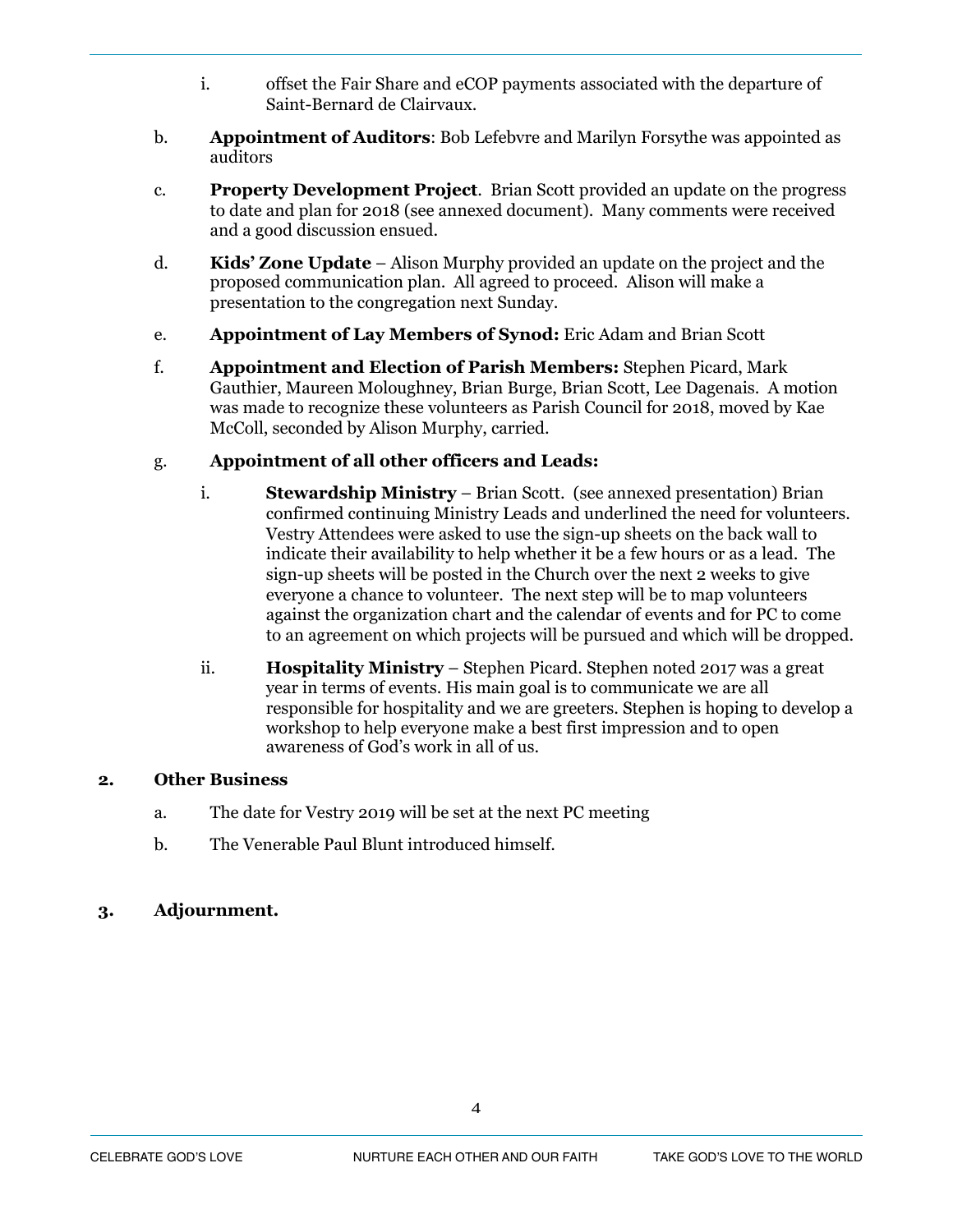# C. 2018 REPORTS

## **A. Wardens' Report**

#### **Summary of 2018:**

Christ Church encountered a number of changes in 2018 that challenged and strengthened our Parish community. On September 1, 2018, Reverend Eric Morin was appointed as the Incumbent of the Area Parish of Renfrew-Pontiac. In August a special send-off event and luncheon for Eric Morin's nine (9) years of service was held after service. Christ Church welcomed Reverend Canon Mary Ellen Berry who was appointed by the Diocese as the Priest-In-Charge as of September 6th. The transition to part-time Priestly services has been very smooth thanks to Mary Ellen.

In October we were advised by our Treasurer Tracy Lampron that she needed to resign as of January 1, 2019. We thank Tracy for her service to Christ Church. Mary Wilson has kindly agreed to step in on an interim basis to serve as Treasurer until a new full-time Treasurer can be found.

As the financial reports show, the financial position of Christ Church has improved compared to previous years, and we hope and pray that we will be operating on a stable financial basis in 2019. Financial decisions in 2018 included:

The completion of the stained glass window project and financial requirements in 2018 thanks to Lyse Morin and Tracy Lampron.

The Diocese has given Christ Church permission to make monthly payments on our parish fair share commitment for the current year first rather than toward paying any previous year's debt. The Diocese and Christ Church Aylmer will work together to determine a strategic plan for the payment of the outstanding debt.

#### **Property Development Project:**

Following discussions with four development partners it was decided that Windmill Developments offered the best option for a way forward for Christ Church. Windmill presented a multi-stage proposal to develop the property. The next step was to meet with Bishop Chapman to discuss the proposal. The result was a decision to develop a Ministry plan in 2019 to outlook the potential for the Parish growth, external partnerships, and financial sustainability, as well as a review of the deed and restrictive conditions for the property. The Diocese has provided the support of its real estate team to review the deed and the restrictive conditions with the Property Committee. Corporation and Parish Council will schedule town-hall meetings to review the process of Christ Church property upon completion of the Ministry plan.

#### **Wardens' message:**

We wish to thank David Benoit-Irving for the several concerts he organized throughout the year that contributed significantly to the life and financial well being of our community. We also wish to thank the many volunteers of our parish who organized and successfully participated in activities and events such as the plant and yard sale, the Christmas Bazaar, the sale of pies, receptions after the concerts, decoration of the church for special times of the year, discussion groups and workshops, Joys and Sorrows, gardening and yard maintenance, coffee hour after services, volunteer celebration, and the farewell luncheon for Rev. Eric. Special thanks to the Communications Committee for the electronic Messenger, website and Facebook, which have significantly increased awareness of community events and activities throughout the year. Good things happen when we work together!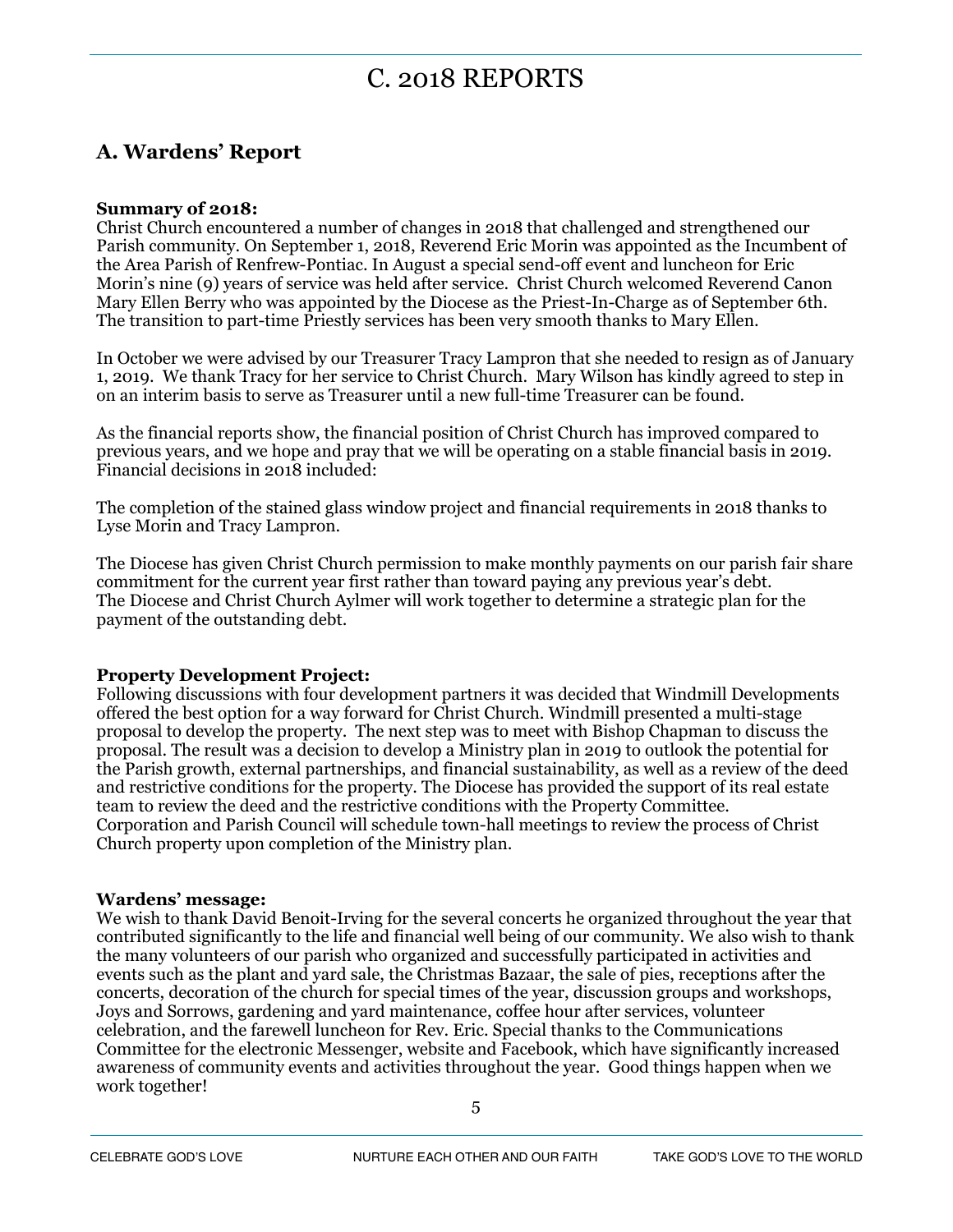Special thanks to the Communications Committee for the electronic Messenger, website and Facebook, which have significantly increased awareness of community events and activities throughout the year. Good things happen when we work together!

Your Christ Church Wardens hope that with your prayerful help and financial support, we can move our Church to a stable financial position, and grow the ministry of Christ Church in the Aylmer community as together we seek to further God's Kingdom.

Brian Burge, Rector's Warden Maureen Moloughney, Peoples' Warden

## **B. CCA Music Ministry**

The Music Ministry at Christ Church had a busy year putting on many concerts which raised a lot of money for different charities and organizations as well as the church. Once again we had a blessing of the animals with special guest Ian Tamblyn and The annual Christmas concert involved our choir, Stefanie Nelson and many special guests helped raise money and food for the food bank and the 'Feed A Child Program' in Aylmer. These concert programs also help to get our church into the community and the community into our church. A big thank you to all the people who help put on and support these events.

I feel the music ministry adds a depth and richness to our community with joyful sounds for celebration. I feel it is inclusive, unique and inspiring.

David Benoit-Irving, CCA Choir Director.

## **C. Altar Guild Report**

Altar Guild is a very important ministry at Christ Church. Someone is on duty every week of the year to prepare for two regular communion services as well as Christmas Eve, Holy week, and for weddings, baptisms and funerals. Our present team members are Lillian Durr, Mary Wilson, Sandra Jones, Marilyn Forsythe, Mary Jack. Angie Burge has started on orientation. We do need to increase our team strength.

Our duties include care of the holy vessels of communion, altar linens, flowers, vases, candle canister replacement and storage of the same. We dust and polish pews and furnishings of the sanctuary area. I thank the team for their faithful service. Also we thank the church volunteer cleaners who vacuum this area as well as both entrances and nave of our church. We appreciate the guidance of Rev Mary Ellen Berry who has been with us since past September. Supplies are ordered twice a year.

We invite anyone of our congregation interested in joining our team to contact me.

Ministry Lead: Lillian Durr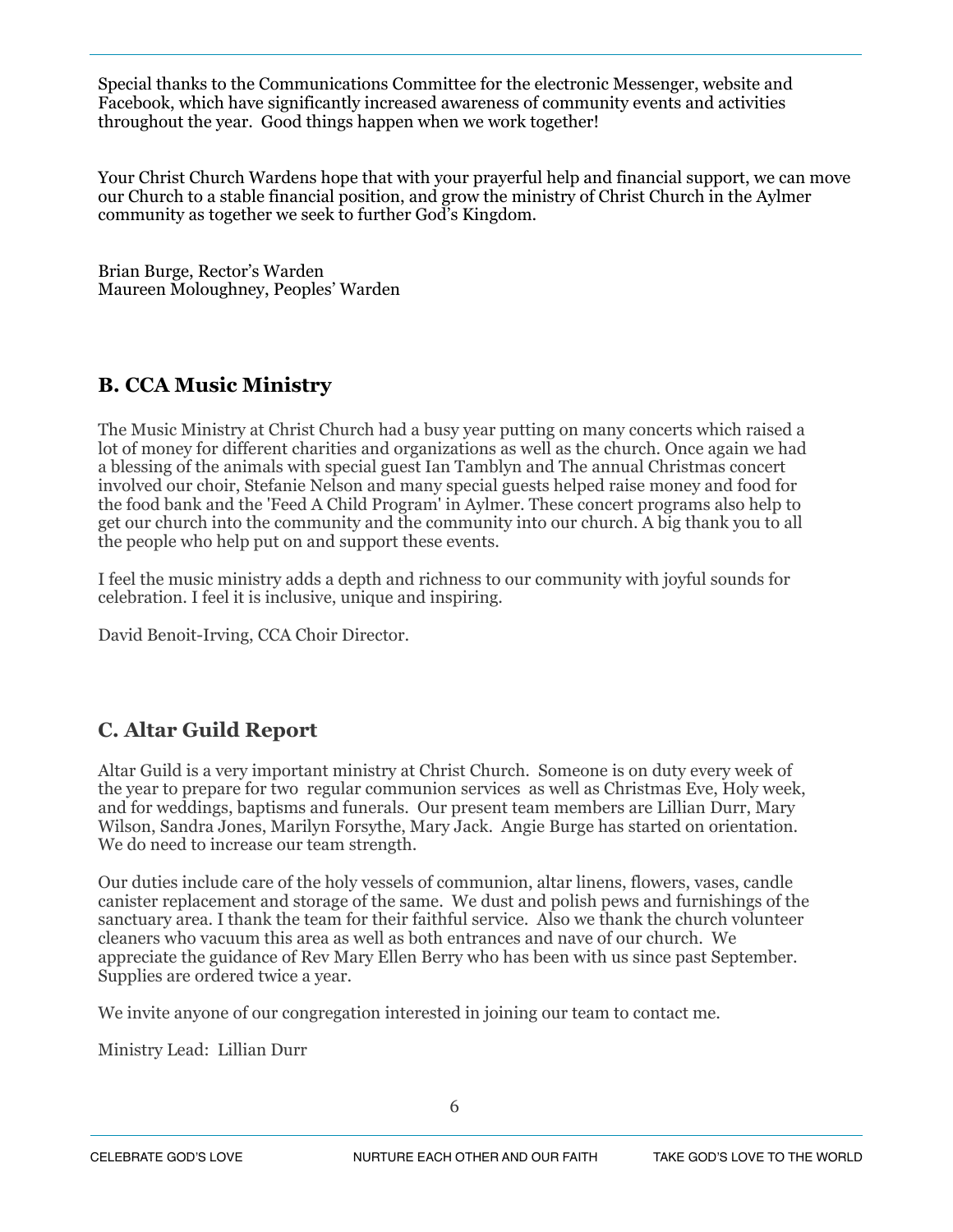## **D. Lay Assistants and Readers**

**Assistants:** Eric Adam, Pierre Brisson, Mark Gauthier, Sandy Jones, Stephen Picard, Marianne Richard

**2nd Readers:** Eric Adam, Heather Avery, Pierre Brisson, Lyle Docherty (new for 2019), Mark Gauthier, Sandra Gibeault, Maizie Hanright.

Pierre Brisson

## **E. Greeters**

I would like to extend my heartfelt thanks to all those parishioners who have volunteered to greet at Christ Church in 2018. You have shown real dedication to the job. All your efforts are much appreciated.

 Among those who have helped are: Michel and Nancy Ray, Greg McComb and Carolyn Spry, Mark and Pat Gauthier, Marilyn Forsythe and Cheryl Byrne, Lillian Durr, Greta Poole, Marianne Richard, Sandy Jones, Carol and Jacques Letendre, Sonia Boschetti and Stephen Picard, Heather Avery, Marc Wigle and family, Carolyn Agard and Jacques Letendre, John and Angie Peck, Heather Stronach, Kristine Kelly, Sandra Wilson, Michael and Nancy Ray. These greeters have served two and three times over the course of the year. Often it means juggling other commitments the family has.

New names are always welcome to the Greeters' list. One of our newcomers is Monica McGuire. For new comers to the parish, this is an excellent way to get to know people in the parish.

Many thanks to one and all. You do much to contribute to the warm, friendly atmosphere of Christ Church Aylmer.

Tanya MacLeod

## **F. Sunday School**

A "kids zone: was set up at the back of the church on the right side to make parishioners with little ones, and newcomers with little ones, feel welcome, and to provide support to parents whose children need room to move or activities to do in church on Sundays in which Sunday School is not provided. Activity baskets were assembled and puzzles, colouring books, etc., were purchased.

Families with young children can sit anywhere they like, with the option of sitting in the back three pews. We are grateful to parish members for accommodating this initiative and for warmly welcoming newcomers to Christ Church.

This past year attendance has been sporadic, and we lost our second teacher, Natasha. Sunday School has been we have provided the first 2 Sundays of each month, with 2 to 3 children attending on occasion.

Alison Murphy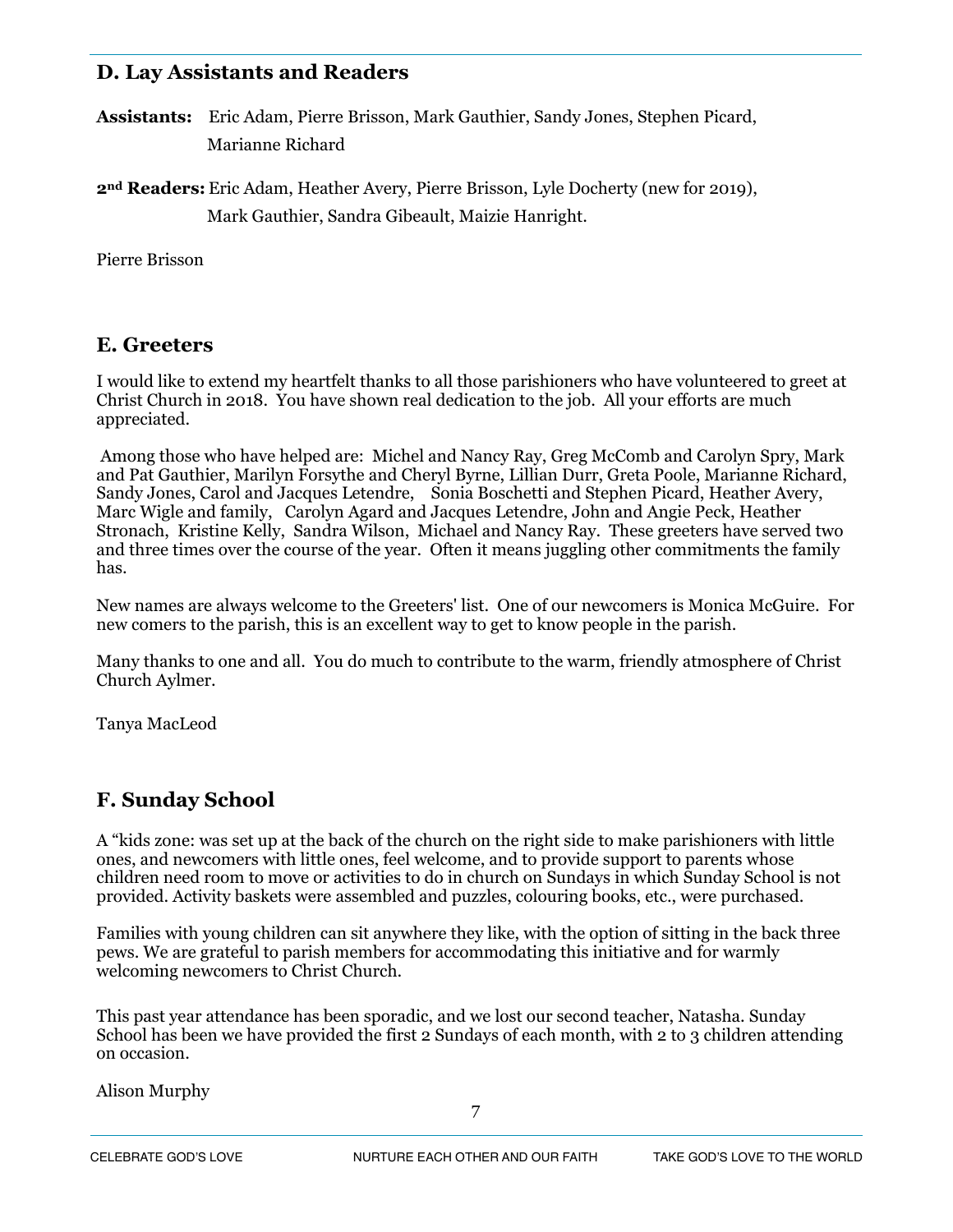## **G. Coffee Hour**

I am the one showing up early to prepare coffee. People are very generous with helping and there is always enough money for what is needed in the kitchen. I am very grateful for this.

Monique Morency

## **H. Hospitality**

The following is from 'Secrets of a secret shopper' by Greg Atkinson.We don't do hospitality and guest services ministry simply to grow our church. That's the wrong motivation. We do this because all people are precious in the sight of God and made in His image. Is growth a by-product? Yes, but our hospitality and service should be genuine and filled with love, grace and compassion.

I would say that in regards to activities this year we had a pretty regular year. But hats off to all who took part in and orchestrated these events, if anything I would say that Hospitality Abounds at Christ Church Aylmer.

Our greeters do a wonderful job when our guests arrive and often go the extra step to pay attention to any new guests.

Hospitality should always be seen as a potential for our parish. For instance, this year we look forward to creating our Ministry Plan, part of that plan is re-energizing the Community Café, our first meeting April 23rd, we will host a pot luck style supper, which we will need a team for. Another activity that we will be spearheading is The Big Give, another great opportunity to practice our hospitality.

Any and all interested in participating in the Hospitality Ministry, see Stephen Picard. stephenmpicard@videotron.ca

Stephen Picard

## **I. Property Management**

2018 was an exceptionally quiet year as far as maintenance and upgrades were concerned.

**List of repairs / upgrades:** Install new door closer on back door of church; rebuild garbage holding shed, build new stairs for rectory porch, repairs to toilet in men's washroom, install hand sanitizer dispensers

**Purchases:**Materials / parts for above repairsVacuum cleaner; bags,filtersBatteriesMiscellaneous: light bulbs, adhesives, hardware, screws, plumbing cleaning products

#### **Total expenditures: \$693.76**

Pierre Brisson, Mel Garner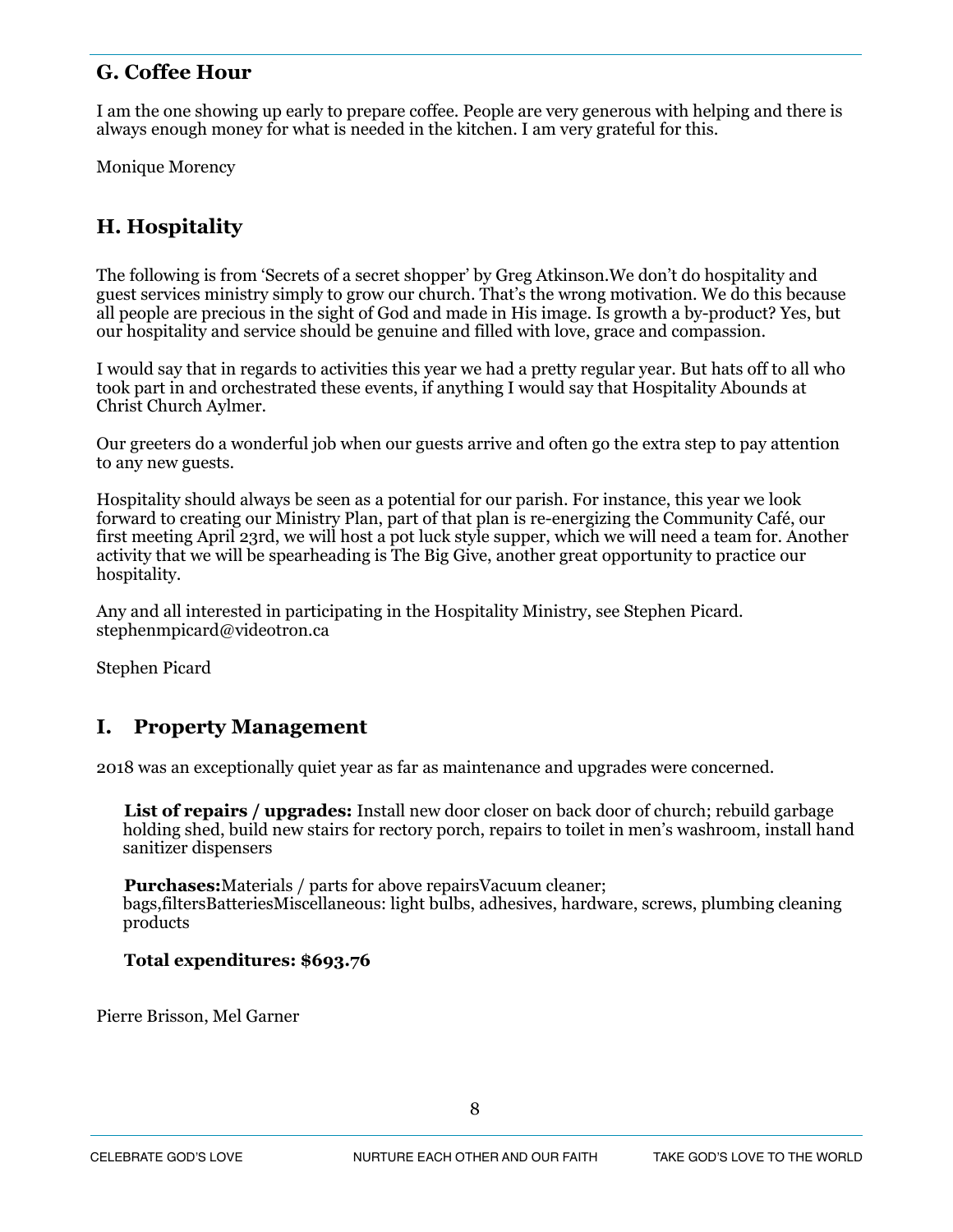## **J. Horticulture**

Mel continues to beautify our gardens and maintain them and Alison provides assistance. The radiant heat from the stone walls in front makes it challenging for some plants to survive during the summer months. Additional drought resistant plants (lavender, Russian sage, marguerite daisies, sedum) would be a welcome addition if any parishioners have some to spare.

Alision Murphy

## **K. Hall Rental**

The rentals from the Church and Halls brought in \$22,891 this year, a record amount. Every month we have activities such as; Baby Showers, Birthday Parties, Music Recitals, Concerts, Book clubs, Mens and Woman's groups, Yoga classes, Dog Obedience, Music Classes, Workshops as well as outreach groups such as The Children's Play Group, The Clothing Exchange and the Aylmer Drumming Circle. On Sundays we share our hall with two other churches who contribute a healthy environment and help us financially as well.

You can find all the daily activities and contact info for each group on our web site.

I would like to thank Mel Garner and Perrier Brisson from the maintenance team who keep this place beautiful and Paul Tokin with administration.

David Irving, Rental Coordinator

## **L. Envelope Secretary**

| <b>Total Offerings</b>                                                                                                   |              |                                             |               |               | \$63,187      | \$68,359.09      |
|--------------------------------------------------------------------------------------------------------------------------|--------------|---------------------------------------------|---------------|---------------|---------------|------------------|
| GIFT donations (our 50% share) are receipted by the Diocese                                                              |              |                                             |               |               | 2,175         | 541.67           |
| United Way donations designated to CCA are receipted by United Way                                                       |              |                                             |               |               | 977           | 1,020.22         |
| Canada Helps Online online donations *<br>3,866<br>3,320.66<br>*Note one Canada Helps giver switched to PAR. Net amounts |              |                                             |               |               |               |                  |
| Sub-Total                                                                                                                |              | $$50,954$ \$49,609 \$54,816 \$54,358 56,169 |               |               |               | 63,476.54        |
| Tax Receiptable Offerings                                                                                                |              | 48,155 46,500                               |               | 51,706 51,432 | 52,066        | 60,438.40        |
| <b>Open Offerings (Cash)</b>                                                                                             | 2013<br>2799 | 2014<br>31093,111                           | 2015<br>2,926 | 2016          | 2017<br>4,103 | 2018<br>3,038.14 |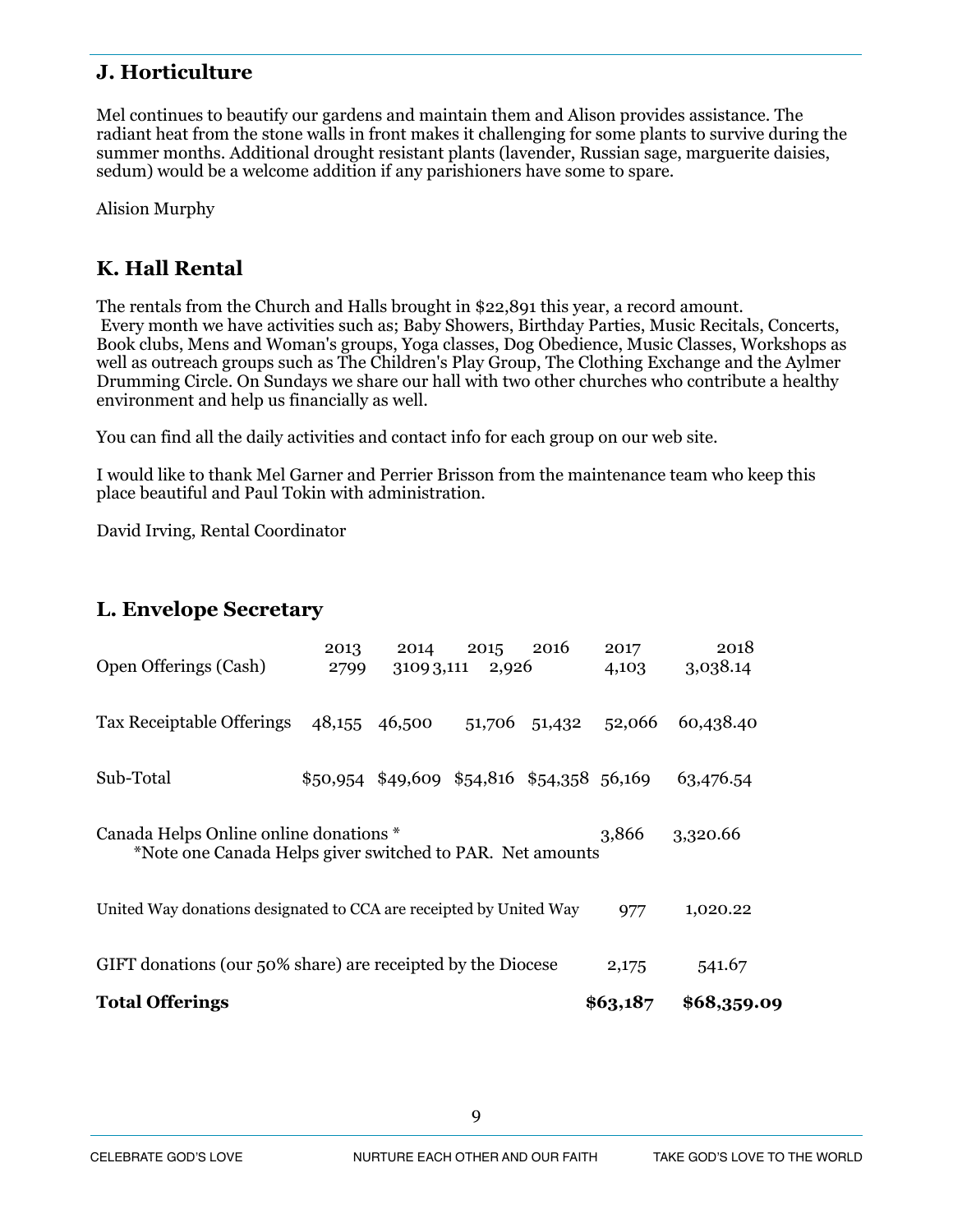#### **Identifiable Givers / \$ Ranges**

|                     |              |                |                |             | 2013 2014 2015 2016 2017 2018 |              |
|---------------------|--------------|----------------|----------------|-------------|-------------------------------|--------------|
| \$25 to \$100       | 22           | 19             | 16             | 10          | 20                            | 19           |
| \$101 to \$250      | 13           | 7              | 12             | 12          | 13                            | 17           |
| \$251 to \$500      | 11           | 14             | 11             | 18          | 17                            | 15           |
| \$501 to \$1,000    | 9            | 19             | 18             | 15          | 13                            | 13           |
| \$1,001 to \$2,000  | 18           | 14             | 14             | 14          | 15                            | 15           |
| \$2,001 to \$3,000  | $\mathbf{2}$ | $\overline{2}$ | $\mathbf{1}$   | $\mathbf 0$ | 3                             | $\mathbf{1}$ |
| \$3,000 or more     | $\mathbf{2}$ | $\overline{2}$ | $\overline{2}$ | 3           | $\overline{2}$                | 3            |
| <b>Total Givers</b> | 77           | 77             | 74             | 72          | 83                            | 83           |

Note: Although all donations are tax receipted, donations of less than \$25.00 per year are not recognized as Identifiable Givers by the Diocese. Additionally, one-time Memorial Donations from non-parishioners **have** been included in \$ Range figures. Memorial donations in 2018 were in excess of \$15,000.

In 2018 we had 46 members with envelopes. Of that number we had 42 who were regular givers; including 1 who also gives using PAR. There were 15 members giving through PAR. Canada Helps had 3 regular givers in 2018. **Total regular givers for 2018 was 59** taking into account one individual giving through envelope and PAR.

A Stewardship pledge campaign was not run in 2018. There were no letters issued to those who pledged amounts in the fall to indicate the amount pledged and the amount contributed to date. **Total amount pledged** for 2018 was **\$28,919.00** amounts **honored** were **\$25,612.00** a **shortfall of \$3307.00**.

Thank you to all the Counters who volunteered their time through 2018: Ann Boucher, Mark Gauthier, Moe Moloughney, Greta Poole, Marianne Richard, Brian Burge, Carolyn Spry, Heather Stronach and Mary Wilson. Your continued support in this important ministry is greatly appreciated.

Respectfully submitted by Heather Avery, Envelope Secretary January 30, 2019

## **M. Joys and Sorrows**

Fifty-nine (59) birthday cards to the newly baptized and young members of the parish were sent out last year. Cards were also sent out with our sympathy, get well and thinking of you wishes. Positive comments and thanks were received from individuals remembered through this ministry. If you know of any member of our parish that would appreciate being remembered by a card, please contact me either by telephone (819-684-5696) or by email (cbyrne@primus.ca), providing their name and address.

Cheryl Byrne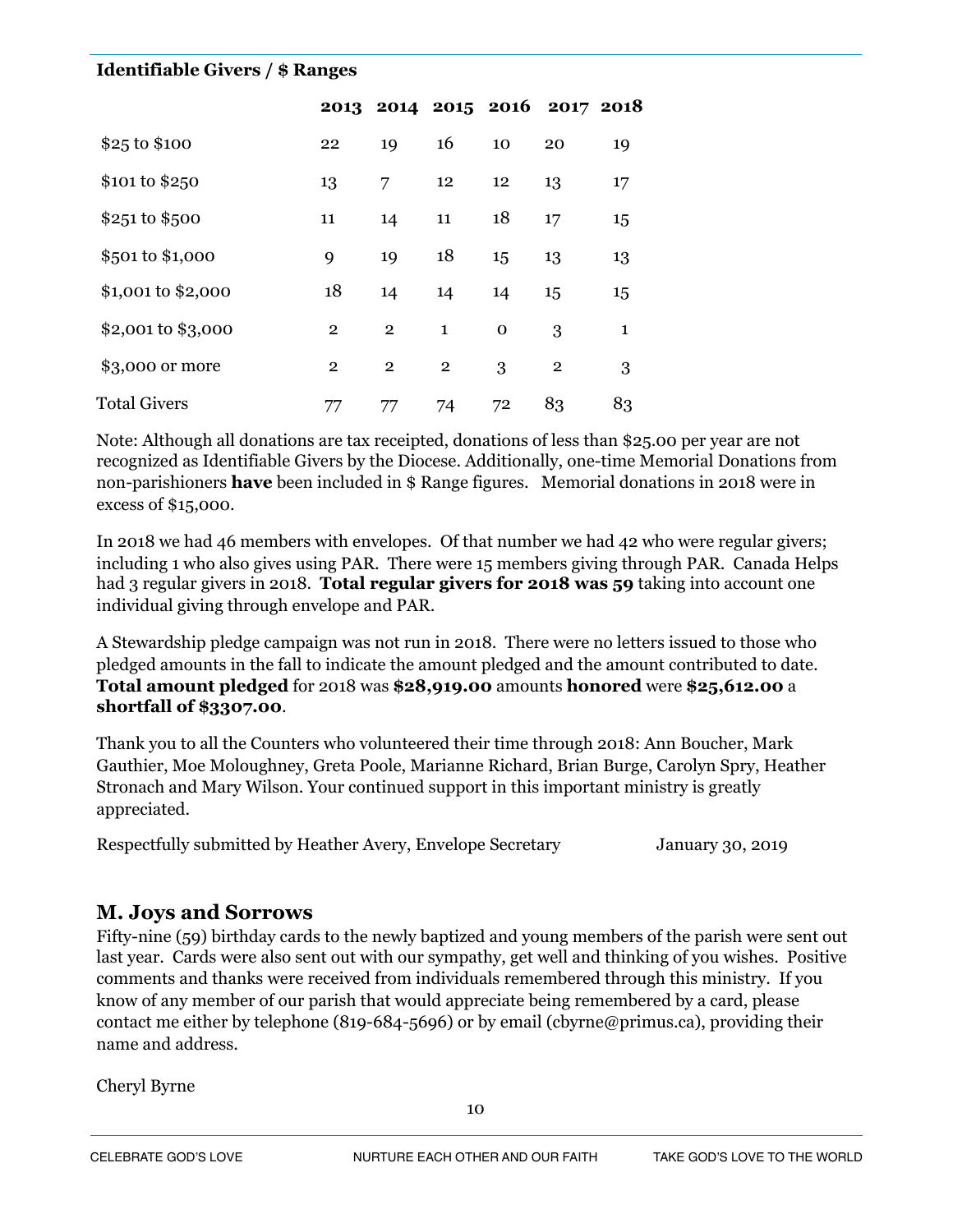## **N. Communications**

Committee Members: Cheryl Byrne - Joys & Sorrows Kathi Simpson - Website Trevor Kerr - Facebook Kae McColl - Messenger Paul Tonkin - external communications; bulletin boards Moe Moloughney - rep from Corporation

Forming as a committee in 2018 has helped to streamline communications in a positive way. Our goal is to work together to advertise the events and activities of the parish, and to support the work of Corporation and Parish Council.

Messenger has become a bi-monthly electronic newsletter with 142 parishioners and friends of CCA on the mailing list, and 27 people on the Community Café contact list. A mini-Messenger is sent for special announcements. The website is updated regularly and has been given a fresh new look, and Facebook promotes all activities of CCA.

Cheryl continues to send birthday cards to the children of the parish, and cards of sympathy, encouragement or congratulations to parishioners on behalf of the members of Christ Church. She appreciates being advised of anyone who might like to receive a card.

Paul is in regular touch with our neighbouring Aylmer churches who receive Messenger and promote CCA events that might be of interest to their members; in turn, we promote the events our parishioners might like to know about.

Kae checks the CCA office phone and e-mail daily, relaying messages to the appropriate person for follow-up.

We are always open to suggestions on ways to improve communications, and we welcome announcements and news from CCA parishioners.

Kae McColl

## **O. Website**

Here are some statistics for our website: www.christchurchaylmer.ca

#### **Yearly Visits to Website:**

| Year | <b>Unique Visits</b> | <u>Avg. Pages per Visit</u> | Page Views |
|------|----------------------|-----------------------------|------------|
| 2015 | 7,035                | 4.524                       | 31,827     |
| 2016 | 10,001               | 5.078                       | 50,789     |
| 2017 | 14,498               | 5.683                       | 82,393     |
| 2018 | 18,652               | 4.195                       | 78,24      |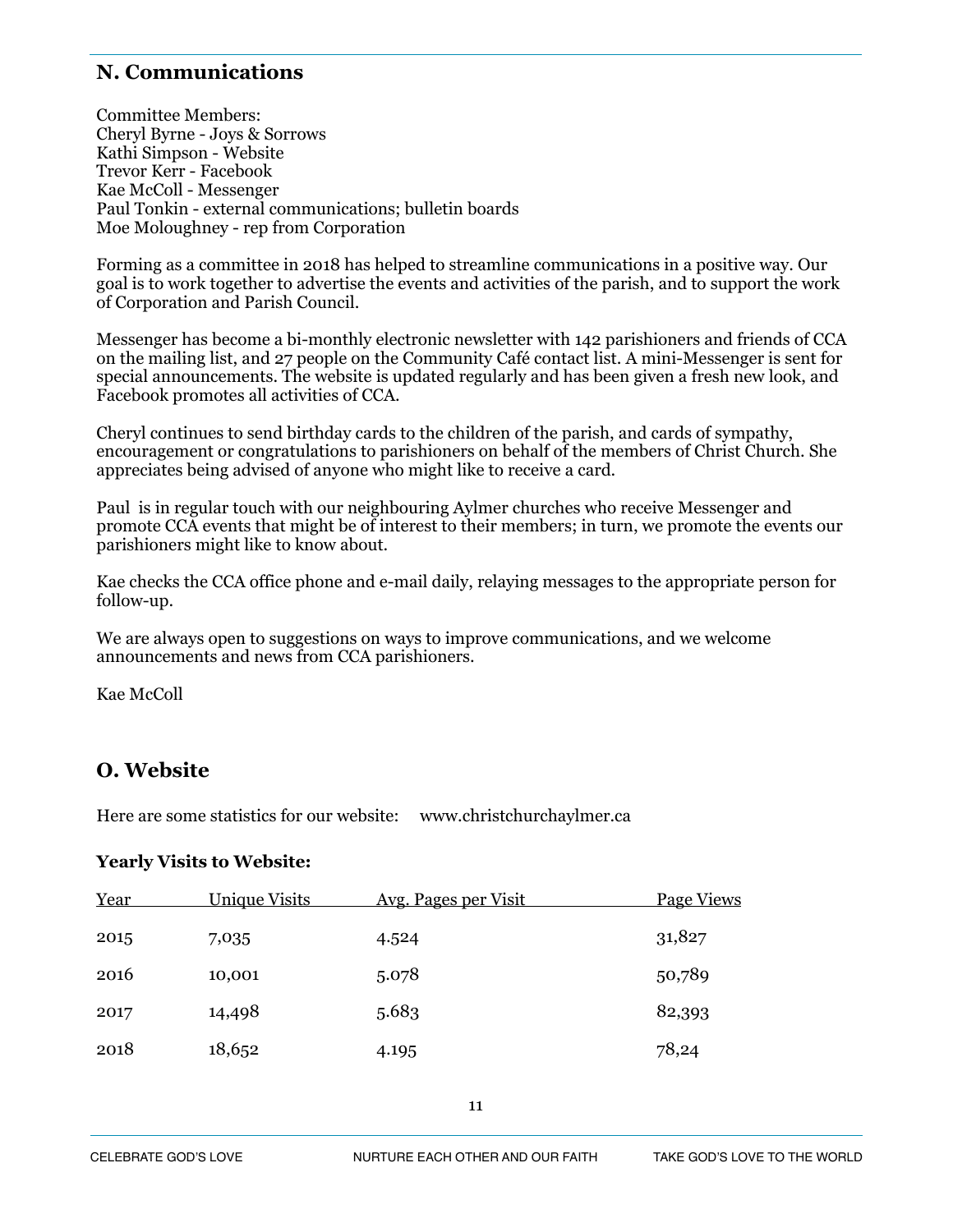#### **Most Visited Pages February 2019:**

| Page                               | <b>Visits</b> |
|------------------------------------|---------------|
| News and Coming Events             | 73            |
| History                            | 48<br>46      |
| <b>Worship Services</b>            |               |
| Contact Us                         | 44            |
| Music                              | 40            |
| Notes From Mary Ellen              | 35            |
| <b>Facilities and Hall Rentals</b> | 22            |

I believe it is important to keep our website up to date with coming events and activities in our parish. Please think of notifying the communications committee for publicity and send us information of What, Where, When, etc. Also, it is important to inform us of any cancelled/ discontinued and changed activities. If you use this email your events will be published/updated both on the website and on *Messenger* (our bi-monthly newsletter) christchurchaylmer1@gmail.com

I have been working on the website since 2014. I am willing to continue for the next year, however if anyone is keen to take on this interesting role, I am also willing to pass it over and give any needed guidance.

Thank-you, Kathi Simpson

#### **P. Bake and Book Sale**

Again this year we held a successful spring bake and book sale at the Galeries d'Aylmer on April 19th and 20th. Thanks again to our great bakers, readers and volunteers for your help in raising over \$1,400.00. Our 2019 spring sale will take place on Thursday, April 11th and Friday, April 12th again at the shopping centre.

Cheryl Byrne

## **Q. Administration**

#### Bellevue Cemetery:

Motion: I wish to put my name forward as one of the Christ Church representatives to Bellevue Cemetery. I have received in trust the passwords and digital database to help modernize the existing website. Nov.10, 2018 Mel Garner, Randy Greene and myself had the honour of assisting the Royal Canadian Legion in the placement of Canadian Flags at soldier gravesites of Aylmer's: St. Paul and Bellevue Cemeteries. We have been successful in matching many from our Christ Church 'Roll of Honour' to plot locations at the Bellevue Cemetery. We also found a few more headstones of other service members that have now been added to the Veteran's list. There may be more members of our other Church partners of the Cemetery and will add these names in preparation for the 2019 Remembrance Day ceremonies.

Communication Committee: As a member my duties include:

Post recent copies to our Bulletin Boards for: "The Messenger", Parish Council Meeting Minutes, Upcoming Concerts & Events, Diocesan and Community News.Liaise with our community ecumenical partners and post their upcoming news and events on our church bulletin boards.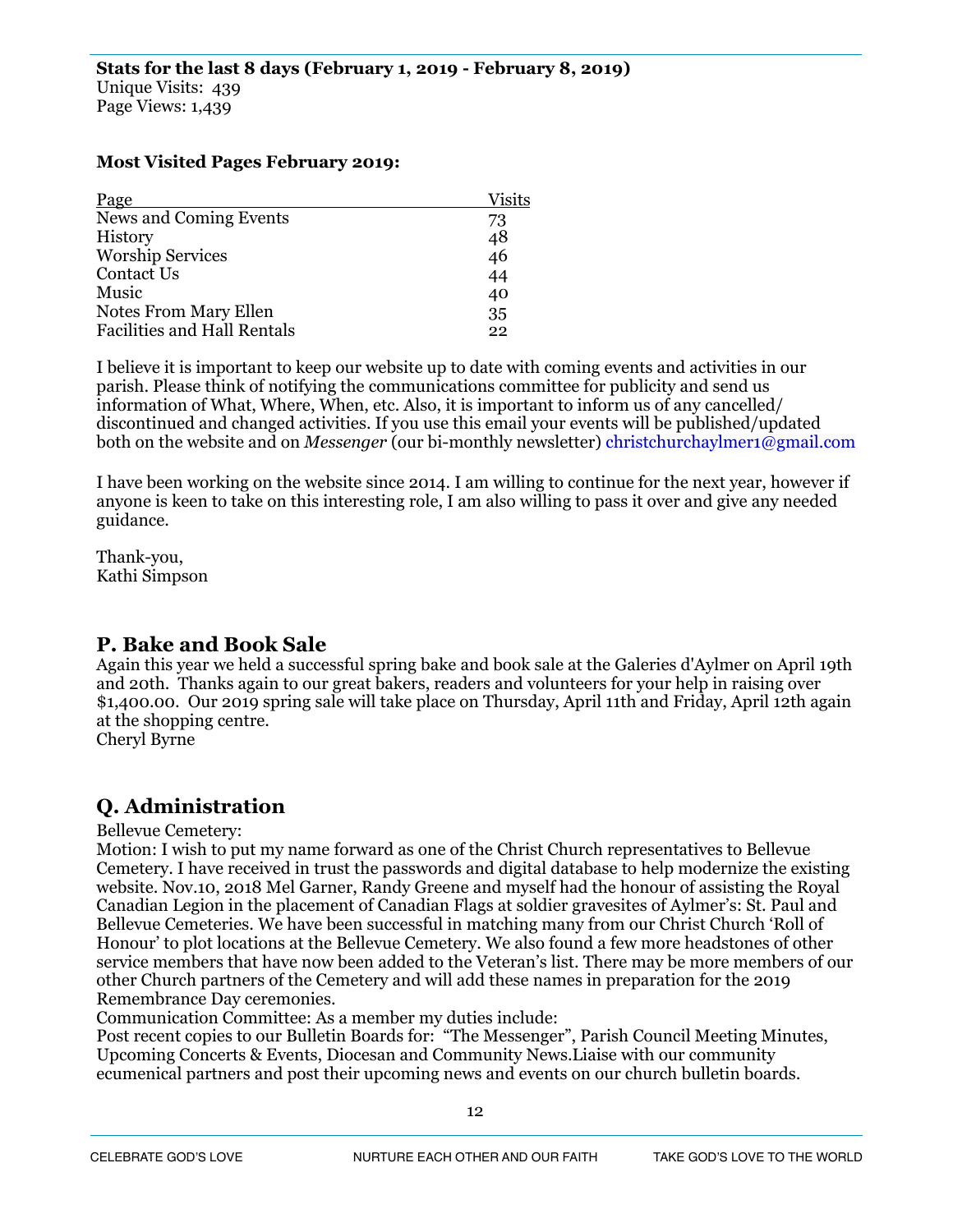#### Key Registry and Ministry List:

Updates to list are circulated when changes occur. All previous versions are to be destroyed.

#### Outreach (Community Aylmer/Gatineau):

The 'Community Café' has formed a planning group comprised of Rev. Mary Ellen, Laura, Sylvie, Stephen and myself. This group last met on Jan.27th to finalize the statement of purpose for the Community Café, decide on a date for the event (Apr.24th 6-9pm), finalized the wording of the invitation, and discussed the format and how to advertise for the event. The planning group will soon send out RSVP invitations to the ever growing list of Community Café members to provide a meeting place in our parish hall and to be the impetus for this project. Stephen researching possible Café link with "The Big Give". A dedicated email address 'Aylmercommunitycafe@outlook.com' has been assigned and will be monitored by Laura. Next meeting March 3rd during coffee hour after service to include discussion of finding someone willing to create a message board or website for the Community Café.

#### Parish List:

The Parish List has been divided into the 'Main Parish List' and 'Friends of CCA' which better reflects our true membership. All with active emails receive regular updates of 'The Messenger'. Updates circulated when changes occur. All previous versions are to be destroyed.

#### Property Rental:

2018 recorded over \$22,000.00 in revenue; however we are down on monthly rentals so far in 2019. A poster is currently being developed to advertise our space and will be place throughout the community to help increase rentals.

#### Screening In Faith (SIF):

Approval received from Parish Council to extend renewal dates from 3yrs to match Diocesan standard of 5yrs. Records have been updated accordingly and notification reminders will be sent to applicants 6wks prior to expiration date, to allow for processing time. Minimal Police Record Check (PRC) activity during this reporting period. Organizational structure and Job Descriptions including (SIF) risk assessments, etc. continue to be refined to meet CCA's unique ministries.

#### Service Schedule:

Updates circulated when changes occur. All previous versions are to be destroyed.

#### Special Events:

CCA Pie Sales: Our pie ladies included many hours of labourious love to produced 393 pies to sales of \$3,210.00. Expences came to \$1,430.83 for a net profit of \$1779.17. Lessons learned have highlighted the need to start 2019 production earlier and to secure additional freezer space for sufficient Christmas Bazaar inventory.

#### United Empire Loyalists Service June 2, 2019:

Beth Sweetnam has informed that conference planning has gone quite smoothly so far and they have updated their website to reflect the change to 'The Reverend Canon Mary Ellen Berry as providing the service on June 2nd. Lunch plans after the church service has changed from the hotel to Dinty's Restaurant. We are to advise if we wish to make any special arrangements in the service for that day as they would be open to participating in some way (perhaps one of their conference participants could do a scripture reading).We currently do not have the number of people who will be attending the service; however we should have an approximate number by the end of April. Christ Church has in the past held an 'Old Time Service' to which parishioners enjoyed dressing up in clothing from days of yore. Motion: to approve an old time service theme for this service.

Paul Tonkin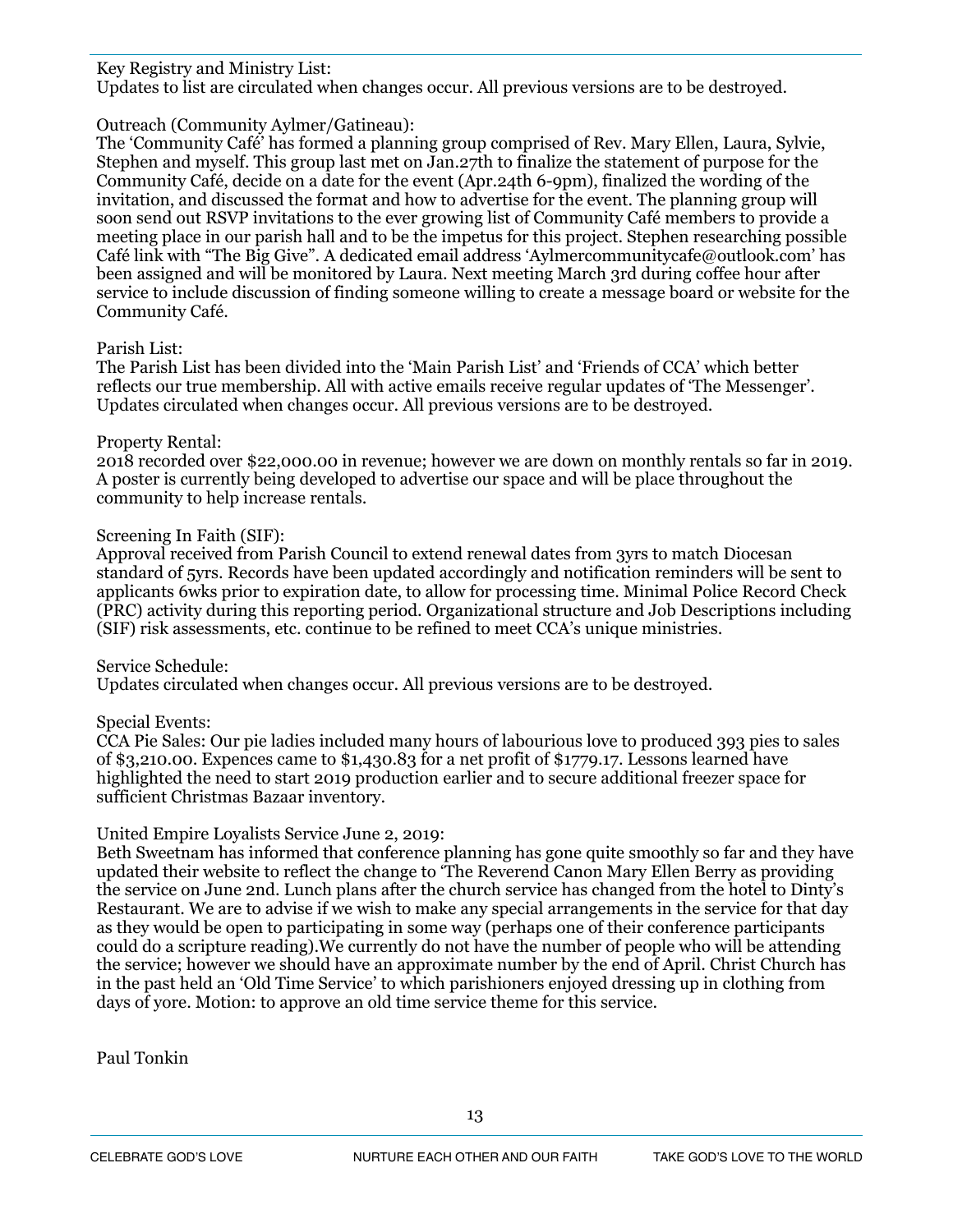## **R. Book Study**

The Book Study group the current book's first meeting October 18, 2018. The group number is approx. 8 in total. The were 4 other people who do not attend the group but had requested the book to read as well. The chosen book for this session is 'Lies we believe about God' by WM Paul Young, writer of the best-selling book 'the Shack' and also 'Eve' and 'Crossroads'. This is Mr. Young's first non-fiction book. We were able to break the book chapters down so that we ended up with a reading/meeting agenda of 8 meetings. The book topics have given us all a chance to share what impacted us in our readings and our meetings give us a forum to discuss our faith lives accordingly and tell of our experiences and journeys in our individual walks with Christ.

This will be our 7th book so far, each book opens up discussions that expand and add to each one's journeys through other perspectives and experiences. We have not chosen our next book yet, but we look forward to where the LORD will lead our group next.

Stephen Picard

## **S. Men's Discussion Group: Life and Times**

Men's Life & Times Discussion Group

The Life & Times discussion group provides men an unformatted, non-judgemental forum to discuss subjects that are relevant to our lives. The objective is to help further God's Kingdom by encouraging men to share their faith, and become more practiced at articulating their beliefs. The hope is that as confidence grows, men will discover how their faith may be more effectively applied to the diverse and complex issues facing our society. The group although dominated by Christian men invites those of other faiths; friends and family are invited as well, in the hope that they too may become more comfortable in expressing their thoughts and feelings.

The subject matter or topics are wide ranging, and are decided upon by the group toward the end of each meeting. Meetings are always the 3rd Monday of each month in the Church Hall basement at 7PM.

Brian Burge

## **T. Forgiveness Workshop**

A workshop on Forgiveness was sponsored by Christ Church and held Dec 1st at the Royal Canadian Legion. This was a pilot initiative to help determine the appetite in the Aylmer community for discussions about important matters affecting our lives. It is believed that in general the Christian Church could take a stronger leadership role with Workshops on various issues such as: HOPE / TRUST / MEANING in LIFE / Forgiveness / etc.

The Forgiveness Workshop was delivered by Darleen Kuehn a registered Psychotherapist and PhD candidate. The objective was to help participants understand what forgiveness IS and IS NOT. The Workshop presented research and perspectives on forgiveness that focused on the spirituality and benefits of forgiveness. It is believed that difficulties that come between family and friends can be mitigated by better understanding about conflict, healing, forgiveness and reconciliation. The hope is to help restore individual peace of mind; and, perhaps the relationship.

The \$25 fee helped the workshop raise \$325. The plan is to explore other workshop topics in 2019.

Brian Burge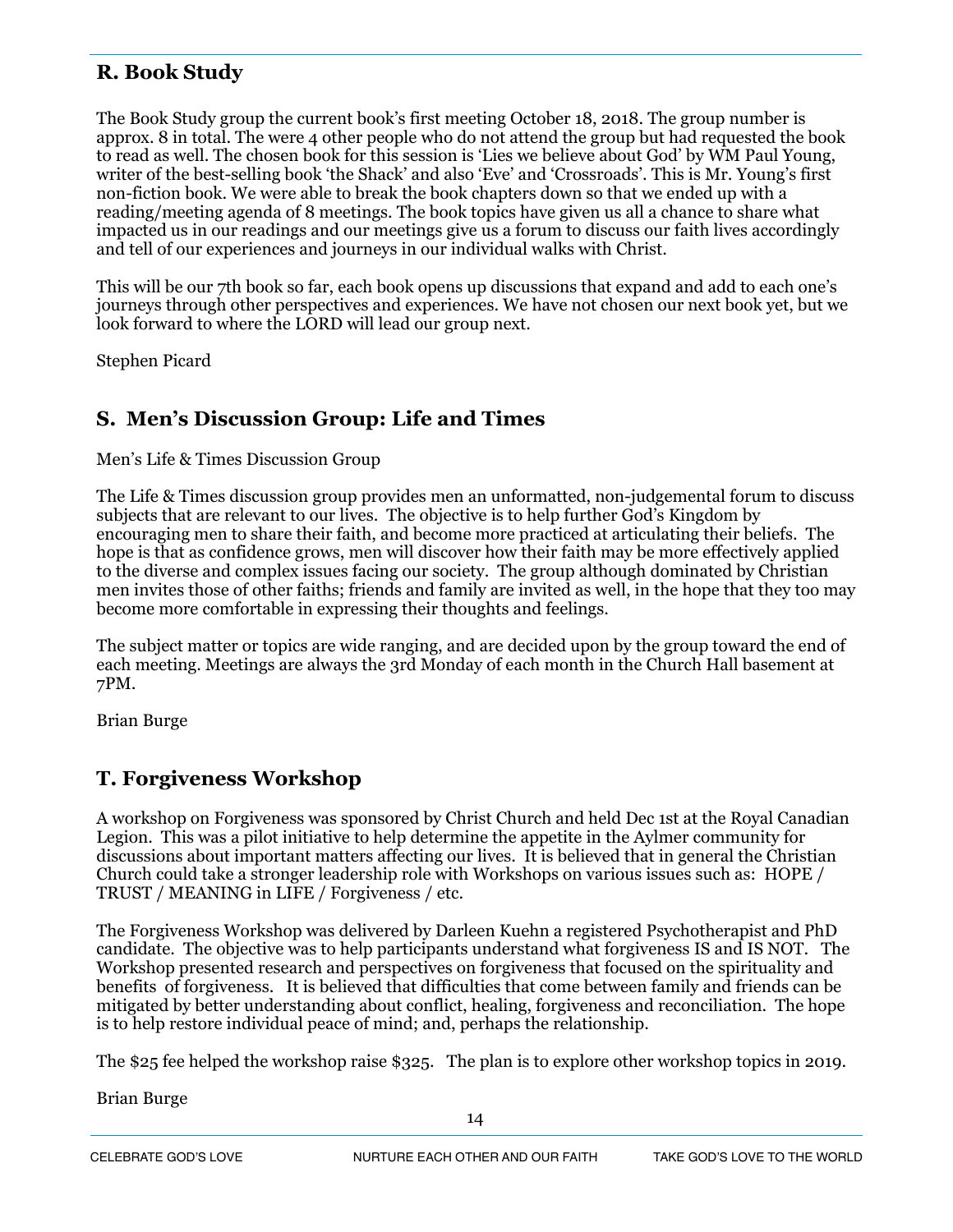## **V. Chapels and Cemeteries**

A. St John's Cemetery, Quyon Financial Statements

#### **December 31, 2018 (YTD)**

#### **CEMETERY WORKING FUND**

| <b>Receipts</b>                      |            | <b>Expenses</b>          |           |
|--------------------------------------|------------|--------------------------|-----------|
| <b>Open Donations</b>                | 0.00       | <b>Priestly Services</b> | \$1,51.00 |
| <b>Receiptable Donations</b>         | 1,690.00   | Repair & Maintenance     | 2,300.00  |
| Sale of Cemetery Plots               | 0.00       | Office                   | 32.19     |
| Investment & Interest (Diocese) 0.00 |            | Advertising              | 11.50     |
|                                      |            | Postage                  | 19.55     |
|                                      |            | <b>Bank Charges</b>      | 23.40     |
|                                      |            | Outreach                 | 0.00      |
| Total                                | \$1,690.00 |                          | \$2537.64 |

#### **SUMMARY OF ACCOUNT**

| Opening Balance January 1, 2018 |             | 2,740.75 |
|---------------------------------|-------------|----------|
| Receipts                        |             | 1,690.00 |
| <b>Expenses</b>                 |             | 2,537.64 |
| <b>Current Balance</b>          |             | 1,893.11 |
| <b>Current Bank Balance:</b>    | December 30 | 1,893.11 |

Mary Wilson

#### B. St Luke's Chapel, Eardley Financial Statements

#### **December 31, 2018 (YTD)**

#### **CHAPEL FUND Receipts** Expenses<br>
Open Offerings 0.00 Priestly Ser O.00 Priestly Services \$0.00<br>
O.00 Hydro \$174.45 Envelope Offerings 0.00<br>Other Donations 0.00 Other Donations 0.00 building Maintenance \$0.00<br>Miscellaneous 0.00 0ffice Administration \$0.00 Miscellaneous 0.00 Office Administrationm \$0.00 Dividends 2.322.64 Advertising 30.00 Dividends 2,322.64 Advertising \$0.00<br>Interest 0.00 Postage \$0.00 Interest 0.00 0.00 Postage \$0.00 Bank Charges 0.00 Outreach 0.00  $$2,322.64$   $$174.45$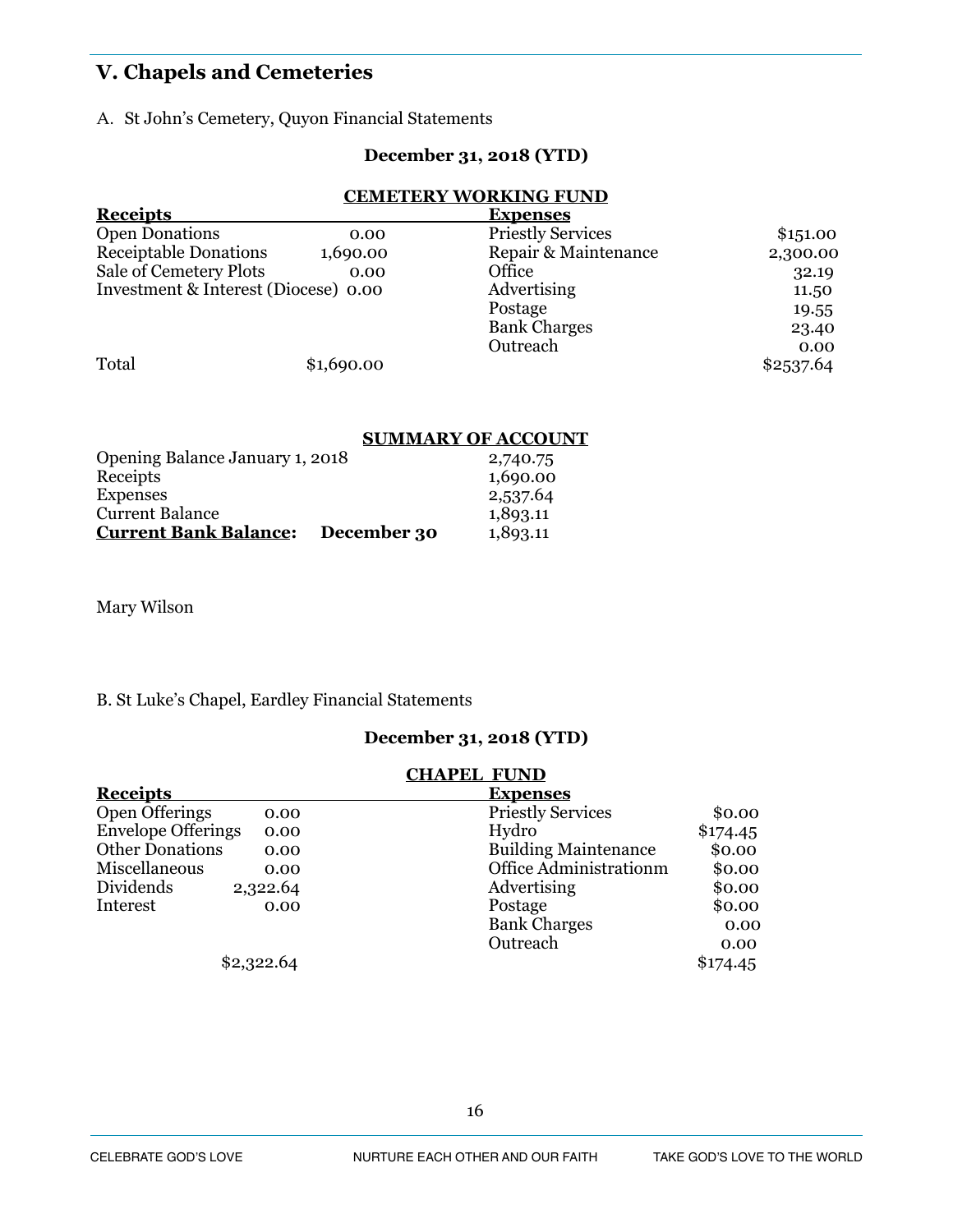#### **CEMETERY WORKING FUND**

| <b>Receipts</b>              |            | <b>Expenses</b>          |            |
|------------------------------|------------|--------------------------|------------|
| <b>Open Donations</b>        | 275.00     | <b>Priestly Services</b> | 151.00     |
| <b>Receiptable Donations</b> | 4,695.00   | Hydro                    | 0.00       |
| Sale of Plots                | 0.00       | Maintenance              | 6,250.00   |
| <b>Grave Opening</b>         | 0.00       | Office Administrationm   | 11.23      |
| Dividends                    | 2,079.28   | Advertising              | 23.99      |
| Interest                     | 0.00       | Postage                  | 48.87      |
|                              |            | <b>Bank Charges</b>      | \$3.52     |
|                              |            | Outreach                 | \$0.00     |
|                              | \$7,049.28 |                          | \$6,488.61 |

#### **SUMMARY OF ACCOUNTS**

|                                       | CHAPEL FUND | <b>CEMETERY WORKING FUND</b> |
|---------------------------------------|-------------|------------------------------|
| Opening Balance January 1, 2018       | \$4,819.94  | \$2,584.24                   |
| Receipts                              | \$2,322.64  | \$7,049.28                   |
| <b>Expenses</b>                       | \$174.45    | \$6,488.61                   |
| A/R Dec. 31, 2017 (Rec'd in Jan 2018) | \$2,534.86  | \$1,844.76                   |
| <b>Current Balance</b>                | \$9,502.99  | \$4,989.67                   |

#### **Current Bank Balance: December 31** \$14,492.66

#### **Note: Information on Trust Funds is available upon request.**

Mary Wilson

C. St George's Chapel, Gatineau

*Report not received by time of publication.* 

## **W. Christ Church Aylmer Financial Statements 2018**

Please refer to pages following for:

(i) 2018 CCA Budget vs Actual Final (ii)2018 CCA Balance Sheet (iii)2018 CCA Profit and Loss Final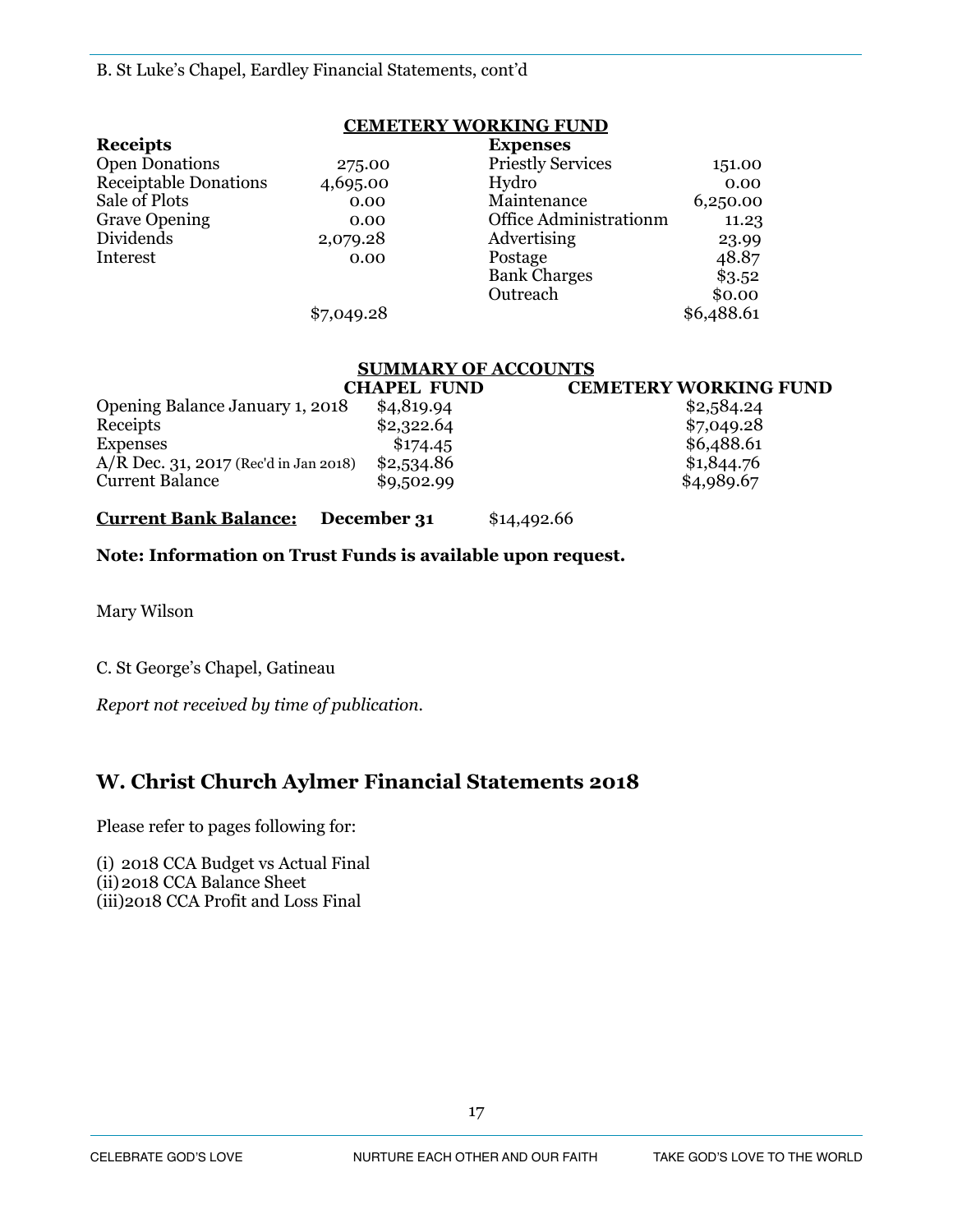## **U. Synod 2018 Report**

Synod began, as always, with a Eucharist and the Bishop's Charge on the evening of 1 November ( see Ottawa.anglican.ca/synod-2018 )

A full 2 day Agenda followed comprising of at least 25 substantive items. The following summarizes 5 selected agenda items.

#### KEYNOTE ADDRESS

A profound and captivating address was delivered by the Rev Dr.Richard Le Sueur ( attached to this diocese but currently ministering in Alberta ). It focussed on his time as Dean of St George's College in Jerusalem. He reminded us that the better approach to grow parishes is to : 1) invite people to belong ( regardless of background, faith level, if any ), 2) impress them, 3) then they make a commitment to belong . People are like sojourners in the desert, looking for an experience : to achieve it they should 1) never go alone 2)take only what can be carried 3) expect anxiety 4) wait upon the Lord.

#### REFUGEE MINISTRY

The diocese of Ottawa has accepted 702 refugees and is leading all others in submitting applications for refugee status ; over 1000 volunteers are involved in the process.

#### THE BIG GIVE

Basically this is a nation-wide " garage sale" where all items are given not sold ; 130 churches participated in 2018 .The event takes place simultaneously on the 1st Saturday in June. Details are available at thebiggive.ca .It appears that no Aylmer church has participated in the past.

#### EMBRACING GOD'S FUTURE

This initiative is described as the strategic roadmap for the diocese. It has existed for 3 years.

The diocesan priorities are : 1) the building and shape of parish ministries 2 )worship & hospitality 3)engagement with the world 4 )lifelong formation 5) communications ( details in ottawa.anglican.ca/EGF

#### TODAY FOR TOMORROW ( T4T )

This annual diocesan appeal is has existed for 3 years; the aim is to raise 300K in 2019. The ministries to benefit are : Centre 454 , Cornerstone, the Ottawa Pastoral Counselling Centre, The Well ; for details on donations contact Rachael Pollesel 613-232-7124 ext. 239

Mark A.M.Gauthier

Synod Lay Representative